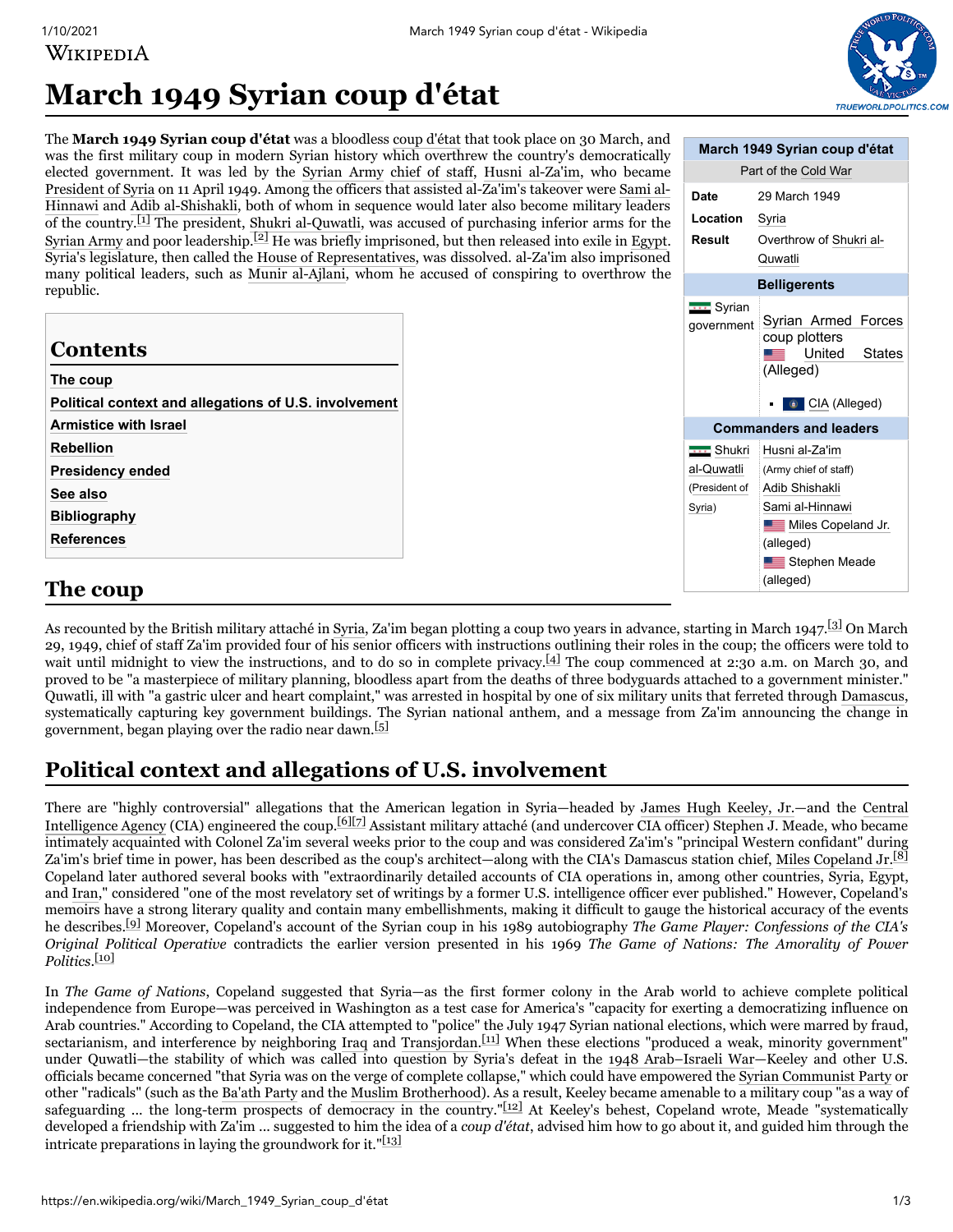#### 1/10/2021 March 1949 Syrian coup d'état - Wikipedia

Available evidence, however, suggests that Za'im was in little need of prodding from the U.S. Recall that, per the British military attaché, Za'im had been contemplating a coup since March 1947—over a year before he was introduced to Meade on November 30, 1948. Shortly before the coup, Za'im tried to win Western sympathy by producing a list of individuals, including Keeley, that were supposedly "communist assassination targets," but U.S. officials were skeptical. While Za'im directly informed Meade of the upcoming coup on March 3 and March 7, the U.S. was not the only foreign power apprised: Za'im notified British officials around the same time. In his conversations with Meade, Za'im outlined his progressive political program for Syria (including land reform) as well as the communist threat, concluding "[there is] only way to start the Syrian people along the road to progress and democracy: With the whip." Za'im struck a different tone in his conversations with the British, citing his desire to establish friendlier ties with Britain's major allies in the area—Iraq and Transjordan. In *The Game Player*, Copeland provided new details on the American assistance to Za'im's plan, expounding that Meade identified specific installations that had to be captured to ensure the coup's success. However, Copeland also acknowledged that Za'im had initiated the plot on his own: "It was Husni's show all the way." $[14]$ 

Douglas Little notes that U.S. assistant secretary of state [George C. McGhee](https://en.wikipedia.org/wiki/George_C._McGhee) visited Damascus in March, "ostensibly to discuss resettling Palestinian refugees but possibly to authorize U.S. support for Za'im."<sup>[\[15\]](#page-2-9)</sup> In contrast, Andrew Rathmell describes this hypothesis as "purely speculative."[\[16\]](#page-2-10)

An overarching US policy objective in Syria at the time was allowing the construction of the [Trans-Arabian Pipeline](https://en.wikipedia.org/wiki/Trans-Arabian_Pipeline), which had been held up in the Syrian parliament. Za'im approved the "Tapline" project on May 16.<sup>[\[15\]](#page-2-9)</sup>

#### <span id="page-1-2"></span>**Armistice with Israel**

Armistice talks with Israel to end hostilities of the 1948 war started in April 1949,<sup>[\[17\]](#page-2-11)</sup> after armistice agreements had already been concluded by the other Arab countries. On 20 July 1949 Syria signed the [Israel-Syria Armistice Agreement](https://en.wikipedia.org/wiki/1949_Armistice_Agreements) to formally end hostilities along their border.<sup>[\[18\]](#page-2-12)</sup> Under the agreement, Syria withdrew its forces from most of the territories of the former Mandate Palestine that it controlled west of the international border, which became a demilitarized zone. In 1948, there were approximately 30,000 Jews in Syria. Following the coup, the Za'im administration permitted the emigration of large numbers of Syrian Jews, and 5,000 left for Israel. [\[19\]](#page-2-13)

[Prime Minister](https://en.wikipedia.org/wiki/Prime_Minister_of_Syria) [Muhsin al-Barazi](https://en.wikipedia.org/wiki/Muhsin_al-Barazi) was given the task of conducting secret negotiations with Israel for a peace treaty between the two countries, and to discuss a possible summit between [Israeli Prime Minister](https://en.wikipedia.org/wiki/Prime_Minister_of_Israel) [David Ben-Gurion](https://en.wikipedia.org/wiki/David_Ben-Gurion) and al-Zaim. The talks reached advanced levels and [Israeli Foreign Minister](https://en.wikipedia.org/wiki/Foreign_Affairs_Minister_of_Israel) [Moshe Sharett](https://en.wikipedia.org/wiki/Moshe_Sharett) contacted al-Barazi on 6 August 1949 to discuss a date for formal peace talks.<sup>[\[2\]](#page-1-1)</sup>

#### <span id="page-1-3"></span>**Rebellion**

Al-Za'im inspired rebellion among his officers by betraying [Antoun Saadeh](https://en.wikipedia.org/wiki/Antoun_Saadeh), the founder and president of the [Syrian Social Nationalist Party](https://en.wikipedia.org/wiki/Syrian_Social_Nationalist_Party) (SSNP). Saadeh had pledged to set up a friendly government in Lebanon, but on 8 July al-Za'im abducted Saadeh and handed him over to the Lebanese authorities, who tried him for treason and executed him on the same day.<sup>[\[2\]](#page-1-1)</sup>

### <span id="page-1-4"></span>**Presidency ended**

Al-Za'im's short-lived presidency ended on 14 August 1949 in a military coup staged by Sami al-Hinnawi, along with several other SSNP officers, who promptly executed al-Za'im and al-Barazi, and installed [Hashim al-Atassi](https://en.wikipedia.org/wiki/Hashim_al-Atassi) as president. Another military coup took place in December, the third of that year, this time led by Adib Shishakli, who kept al-Atassi as president until 3 December 1951. al-Hinnawi was murdered on 31 October 1950 by Hersho al-Barazi, a cousin of Muhsin al-Barazi.[\[20\]](#page-2-14)

#### <span id="page-1-5"></span>**See also**

- [1954 Syrian coup d'état](https://en.wikipedia.org/wiki/1954_Syrian_coup_d%27%C3%A9tat)
- [1963 Syrian coup d'état](https://en.wikipedia.org/wiki/1963_Syrian_coup_d%27%C3%A9tat)
- [1966 Syrian coup d'état](https://en.wikipedia.org/wiki/1966_Syrian_coup_d%27%C3%A9tat)
- **[CIA activities in Syria](https://en.wikipedia.org/wiki/CIA_activities_in_Syria)**

## <span id="page-1-6"></span>**Bibliography**

<span id="page-1-11"></span>Wilford, Hugh (2013). *[America's Great Game: The CIA's Secret Arabists and the Making of the Modern Middle East](https://books.google.com/books?id=8RI5AAAAQBAJ)* (https://books.googl e.com/books?id=8RI5AAAAQBAJ). Basic Books. [ISBN](https://en.wikipedia.org/wiki/ISBN_(identifier)) [9780465019656.](https://en.wikipedia.org/wiki/Special:BookSources/9780465019656)

#### <span id="page-1-7"></span>**References**

- <span id="page-1-0"></span>1. Moubayed, Sami (29 March 2009). "Keeping an eye on Syria: [March 29, 1949" \(https://web.archive.org/web/20120303172509/](https://web.archive.org/web/20120303172509/http://www.mideastviews.com/articleview.php?art=387) http://www.mideastviews.com/articleview.php?art=387). *Mideastviews.com*. Archived from the original (http://www.midea [stviews.com/articleview.php?art=387\) on 3 March 2012.](http://www.mideastviews.com/articleview.php?art=387)
- <span id="page-1-1"></span>2. [Moubayed, Sami M.](https://en.wikipedia.org/wiki/Sami_Moubayed) (2006). *Steel & Silk: Men & Women Who Shaped Syria 1900–2000*. Cune Press. pp. 56, 204–205. [ISBN](https://en.wikipedia.org/wiki/ISBN_(identifier)) [978-1-885942-41-8](https://en.wikipedia.org/wiki/Special:BookSources/978-1-885942-41-8).
- <span id="page-1-8"></span>3. [Wilford 2013,](#page-1-11) p. 100.
- <span id="page-1-9"></span>4. [Wilford 2013,](#page-1-11) pp. 100, 104.
- <span id="page-1-10"></span>5. [Wilford 2013,](#page-1-11) p. 104.